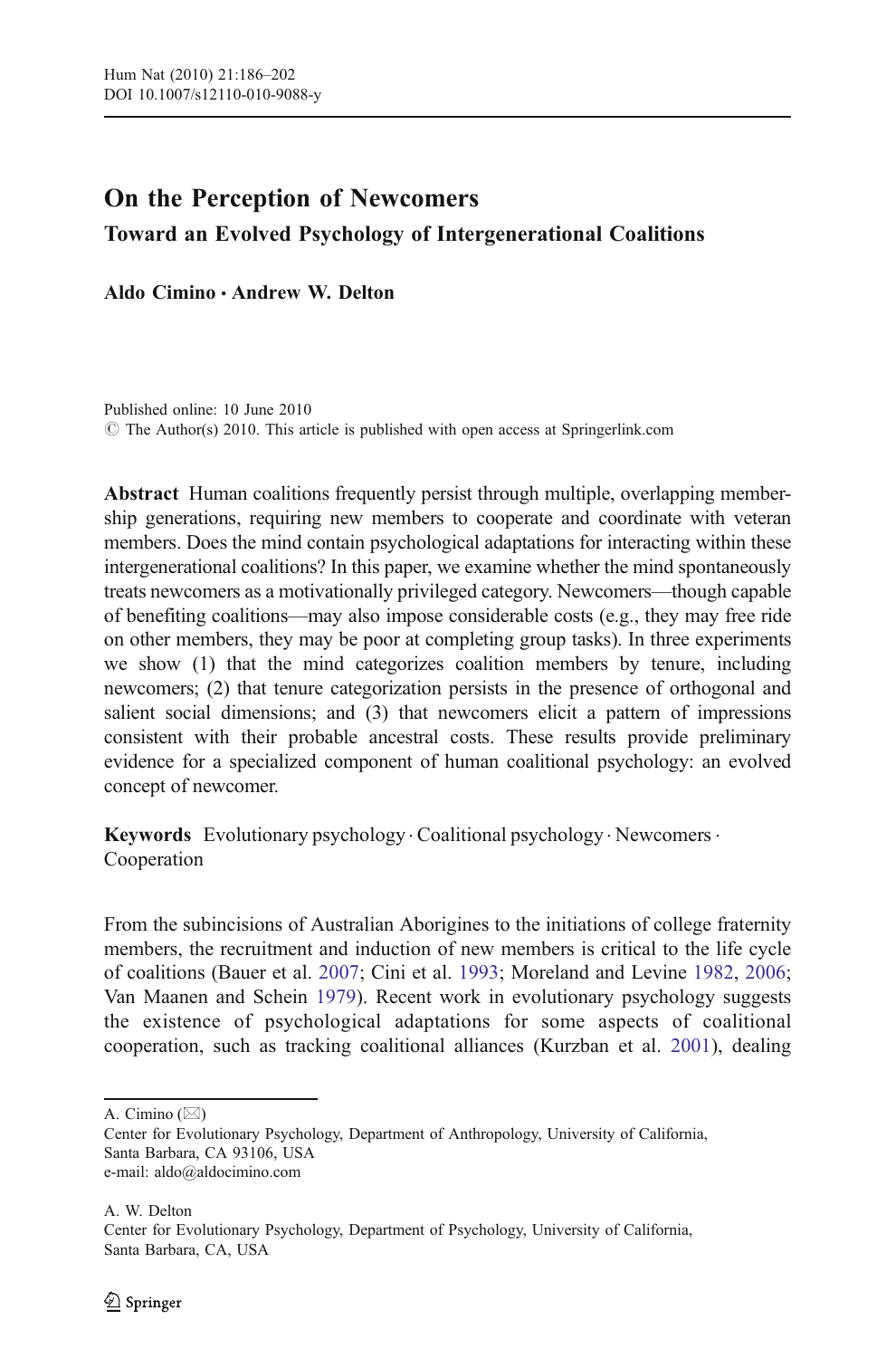with intergroup conflict (Ackerman et al. [2006\)](#page-13-0), preferentially sharing with in-group members (Yamagishi et al. [1999\)](#page-16-0), and engaging in leader and follower relations (Tooby et al. [2006](#page-15-0); Van Vugt et al. [2008;](#page-15-0) see also Kurzban and Neuberg [2005](#page-14-0); Van Vugt and Van Lange [2006\)](#page-15-0). Does this specialized psychology also include components designed to solve problems inherent to intergenerational coalitions? One such problem is the integration of new members. Here we conduct an initial test of whether the mind contains an evolved concept of NEWCOMER—a series of cognitive subroutines designed to reason about newcomers and their coalitional impact (we use small caps to distinguish entities in the mind, as opposed to entities in the world; e.g., Jackendoff [2006](#page-14-0)).

# Newcomers and Coalitions

Real-world coalitions often have indefinite lifespans. Because members arrive at different times, membership generations overlap—newcomers coexist with veterans (e.g., Lagunoff and Matsui [2004;](#page-14-0) Sandler [1982\)](#page-15-0). For natural selection to have created adaptations for solving problems related to newcomers, integrating new members must have been a recurrent feature of ancestral human social environments. There are a number of reasons to suspect this was true. First, intergenerational coalitions are widely documented in the ethnographic literature of small-scale societies: the cults of New Guinea (Herdt [1998](#page-14-0); Wiessner and Tumu [1998](#page-15-0)), the men's and women's societies of the Hopi (Bradfield [1973](#page-14-0); Stephen [1969\)](#page-15-0), the ritual and hunting cults of the Ndembu (Turner [1967](#page-15-0)), the secret societies of the Mende (Bradfield [1973\)](#page-14-0), and so on (e.g., Webster [1908](#page-15-0)). Second, industrialized societies also contain intergenerational coalitions, including countless fraternal and sororal associations, vocational and political organizations, secret societies, and similar groups (Anson and Marchesani [1991;](#page-13-0) Axelrod [1997;](#page-13-0) Tiger [1984](#page-15-0)). Even preadolescents tend to form enduring, cooperative peer groups, some of which become coalitions themselves (Adler and Adler [1995;](#page-13-0) Benenson et al. [1998;](#page-14-0) Bloch and Niederhoffer [1958\)](#page-14-0). The prevalence and continual recreation of such associations suggests that the capacity and motivation to construct enduring, intergenerational coalitions are components of a universal human psychology.

For veterans, newcomers have at least two fitness-relevant properties. First, newcomers can augment a coalition's ability to create benefits for its members by increasing its formidability (e.g., Chagnon [1988](#page-14-0); Tooby and Cosmides [1988](#page-15-0); Ermer [2008\)](#page-14-0), increasing labor inputs, bringing in valuable skills and knowledge, and so on (e.g., Moreland et al. [1996\)](#page-15-0). However, adding members to a coalition also entails potential costs. By increasing the size of the coalition, newcomers increase the likelihood that any given member will free ride or that coordination will break down (Alencar et al. [2008;](#page-13-0) Karau and Williams [1993;](#page-14-0) Kerr [1983\)](#page-14-0). Newcomers may require instruction in core coalition activities, and their lack of familiarity with in-group norms may impose higher transaction costs on veteran members (McElreath et al. [2003;](#page-15-0) Moreland [1985](#page-15-0); Williamson [1981](#page-15-0)). A number of idiosyncratic costs may also be associated with newcomer integration. For instance, a newcomer may have a skill that was formerly the unique province of a veteran, lowering the veteran's value to other coalition members (Tooby and Cosmides [1996](#page-15-0)). Newcomers may compete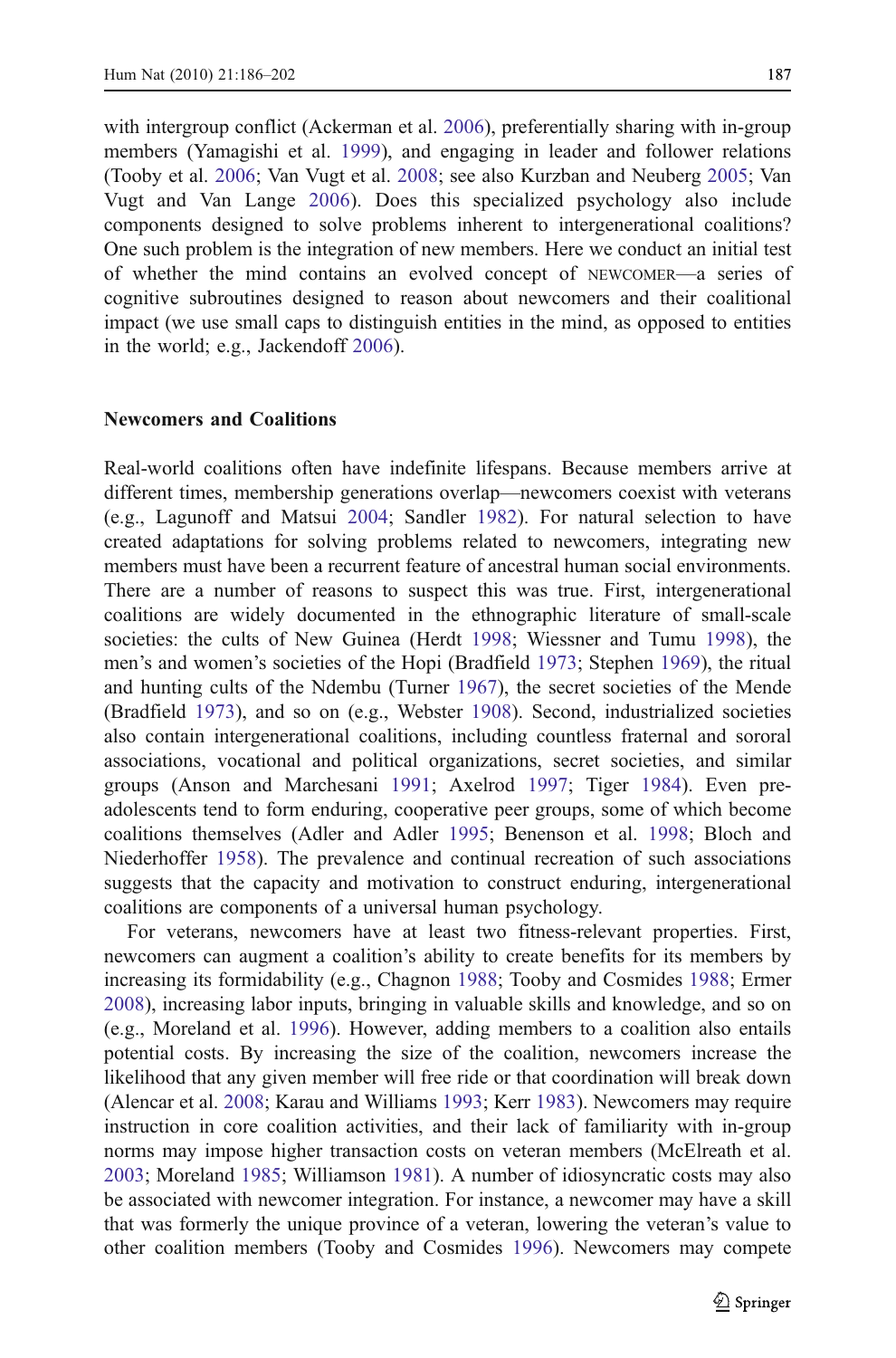with veterans for internal dominance or other forms of social capital (Honeycutt [2005;](#page-14-0) Ziller and Behringer [1965\)](#page-16-0) and may be a consistent source of discord among veterans (see examples in Moreland and Levine [2002\)](#page-15-0).

By definition, newcomers have no significant history of participation within the coalition. Although veterans might predict newcomers' within-coalition behavior from past behavior external to the coalition, such inferences are noisy and imperfect. In other words, veterans face the information-theoretic problem of estimating newcomers' behavior-regulating variables toward the coalition itself (e.g., degree of trustworthiness). This uncertainty can, in turn, lead to lengthy evaluation periods (Moreland and Levine [2002](#page-15-0); Van Maanen and Schein [1979](#page-15-0)). On this view, newcomers are not necessarily people who have the ordinally shortest tenure; instead, newcomers are members (or quasi-members) who possess specific psychological variables that are poorly estimated by veterans. Depending on the characteristics of the coalition and its members, there may be considerable variability in the length of time needed for veterans to extract sufficiently precise estimates. For some coalitions, even several years may be an insufficient time for appropriate estimation. However, because our experiments represent an initial investigation, we constructed stimuli with very short-tenure newcomers (4–9 days) to maximize the probability that they would activate the hypothesized NEWCOMER concept.

Most important for the experiments presented here, it is unknown whether newcomers will defect or free ride on the efforts of other members by taking benefits without paying the cost of contributing (Ehrhart and Keser [1999;](#page-14-0) Gallagher and Sias [2009;](#page-14-0) Iannaccone [1992](#page-14-0); Moreland and Levine [2002](#page-15-0); Sosis [2003](#page-15-0); Tooby et al. [2006\)](#page-15-0). Ancestrally, these behaviors may have selected for mechanisms in the minds of veterans that not only monitor newcomers for free riding after entry, but also motivate limiting their access to the benefits of past collective actions (e.g., prestige, common property). Given that the costs posed by newcomers are less intuitive than their benefits, in this paper we will focus on the problems of newcomer integration and their implications for the architecture of the NEWCOMER concept.

### Design Features of the NEWCOMER Concept

If the mind contains an evolved NEWCOMER concept, then at least two predictions follow. First, the mind should encode tenure length and assign members to categories based on these encodings (e.g., NEWCOMER). Thus, our experiments use a cognitive measure of social categorization (Taylor et al. [1978](#page-15-0)) to test whether newcomers (and others categories of tenure) are tracked by the mind.

Second, categorizing an individual as a NEWCOMER should elicit specialized motivational responses. Because newcomers are potential free riders, they should be viewed as (1) less trustworthy than veterans, (2) less entitled to coalition benefits, and (3) more worthy of punishment. Moreover, given their lack of experience with in-group norms and activities, newcomers should be (4) judged as less competent than veterans and (5) given lower regard—that is, judged as less likable.

To test these predictions, Experiment 1 contrasts individuals with extremely short tenure length—by hypothesis, individuals categorized as NEWCOMERS with individuals with medium, long, and very long tenure. Using four tenure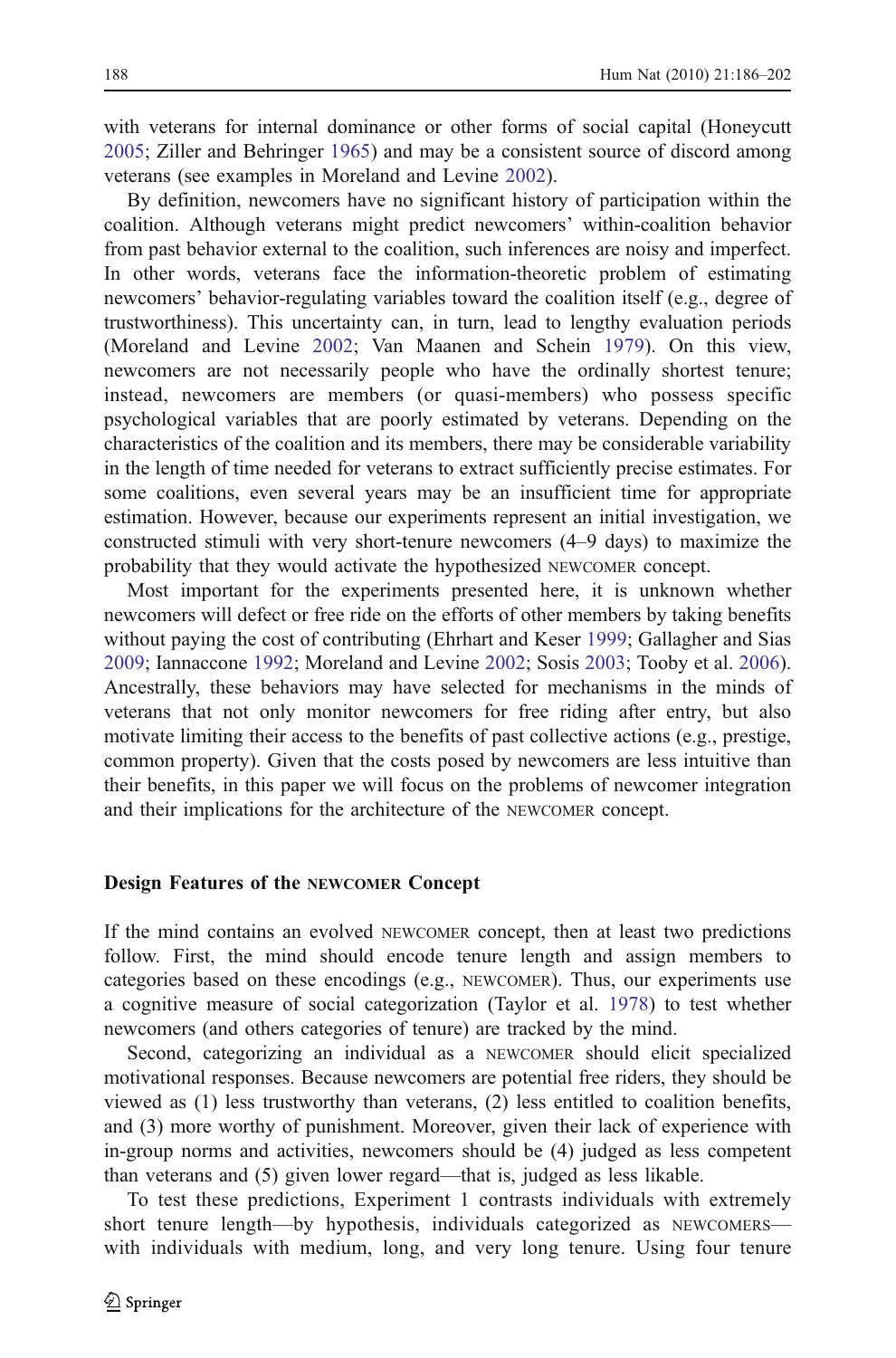lengths (as opposed to only two) is necessary to rule out an important alternative hypothesis: Instead of NEWCOMER being a specialized portion of the tenure continuum, the mind may simply associate longer tenure with, for example, greater trustworthiness derived from relationship length. This alternative hypothesis predicts linear relationships between objective tenure length and impressions of coalition members, reflecting the progressive establishment of these variables over time. In contrast, our hypothesis predicts nonlinear relationships between tenure and impressions such that short-tenure members elicit especially negative impressions. In other words, newcomers should be motivationally privileged. (Note that our hypothesis does not rule out the possibility that medium- and long-term members are also motivationally distinguished; instead, it simply posits that the motivational response to newcomers is relatively pronounced compared with other tenure lengths.)

Having generated evidence consistent with the privileged status of newcomers, Experiments 2 and 3 investigate the robustness of tenure categorization by testing whether tenure differences are encoded in the presence of important orthogonal social dimensions: prototypical free riders (Experiment 2) and sex (Experiment 3).

# Experiment 1: Tenure Categorization

# Methods

Subjects Subjects were 54 students (27 female) at the University of California, Santa Barbara. Subjects received partial class credit for participation.

Materials and Procedure The entire experiment was computerized. Subjects learned about members of a fictional group called the Ice Walkers. The Ice Walkers were characterized as arctic specialists engaged in activities requiring intense cooperation (e.g., climbing, hunting). Moreover, membership was described as being high in prestige. Subjects were asked to form impressions of eight target members of the Ice Walkers. Eight facial photographs of white males were used to represent these targets. Tenure length was displayed above each photograph for 5 s. Tenure was divided into four categories with two targets in each category. Each category was separated by approximately 300 days: 4 and 5 days, 297 and 304 days, 598 and 602 days, and 896 and 901 days.

With tenure information still displayed, a statement attributed to the target appeared below the photograph for 10 additional seconds. Over the course of the experiment, subjects viewed each target member paired with three sentences, for 24 photograph/sentence pairs in total. All sentences were designed to be expressible by all targets regardless of tenure (see [Appendix\)](#page-13-0). To avoid potential confounds, for each subject the computer randomly determined both photograph/tenure pairings and photograph/sentence pairings.

Although subjects experienced the photograph/sentence presentations as a single series, the series itself was divided into three blocks. Within each block, all eight target members appeared once in a random order. After viewing the three blocks, subjects completed a brief distracter task, followed by a surprise memory test. In the surprise memory test, all eight members were presented in an array on screen. Each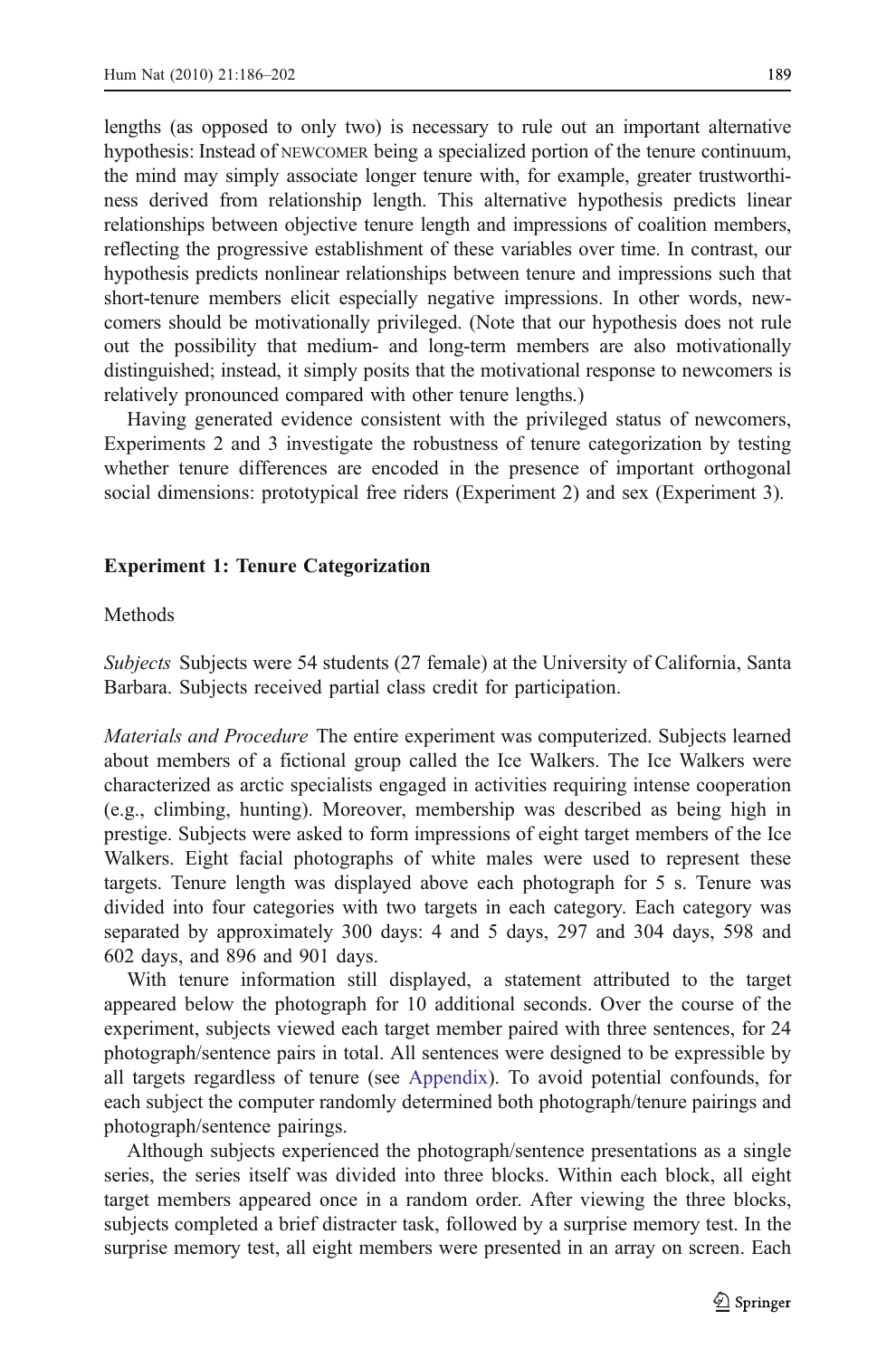sentence was displayed in succession and subjects were instructed to indicate the original speaker with the mouse. If they were unsure, they were instructed to take their best guess. No information about tenure length was presented during this phase.

# Dependent Measures

Categorization Measure Our categorization measure is modeled after Taylor et al.'s [\(1978](#page-15-0)) memory confusion paradigm. Under this paradigm, the pattern of errors made by subjects in the surprise memory test is used to infer social categorization. For each subject we calculate a single categorization score, which indexes the degree to which subjects implicitly categorize by the four tenure lengths. Higher categorization scores imply stronger categorization by tenure. To calculate this score, we compare within-category confusions to between-category confusions. For instance, a withincategory confusion would occur if a subject misattributes a statement by a target with 4 days of tenure to a target with 5 days. A between-category confusion would occur if a subject misattributes a statement by a target with 4 days of tenure to a target with 602 days. If subjects make more within- than between-category confusions, this indicates that subjects are tracking the dimension of tenure length and are treating targets with large differences in tenure as separate categories.

Correct responses are not analyzed because one cannot know if they are due to accurate memory, within-category confusions, or random guessing. Therefore, although there is only one way to make a within-category confusion, there are six ways to make a between-category confusion. To correct for this, following Taylor et al. [\(1978](#page-15-0)), we multiply the total number of between-category confusions by 1/6. Without such a correction, random responding would appear as systematic attribution to other categories. We then subtract the corrected number of betweencategory confusions from the total number of within-category confusions to create a categorization score. If subjects categorized along the dimension of tenure, categorization scores should be significantly greater than zero.

Impression Measures After the surprise memory test, subjects rated each member on 7-point scales, with anchors on 1 and 7. No tenure information was displayed during this phase. These items were (1) trustworthiness ("Compared to other members, how trustworthy is this person?" Anchors: "Less/More than Average"); (2) benefit entitlement ("This person has earned all the benefits that the group provides." Anchors: "Strongly Agree/Strongly Disagree"); (3) punishment worthiness ("Compared to other members, how deserving of punishment is this person?" Anchors: "Less/More than Average"); (4) competence ("Compared to other members, how competent is this person?" Anchors: "Less/More than Average"); and (5) likability ("Compared to other members, how likable is this person?" Anchors: "Less/More than Average").

# Results

Directional predictions are tested with one-tailed p-values; all others with two-tailed  $p$ -values. Standard Pearson correlations  $(r)$  are included as a measure of effect size (Rosenthal et al. [2000](#page-15-0)). Across all three experiments, we found no consistent sex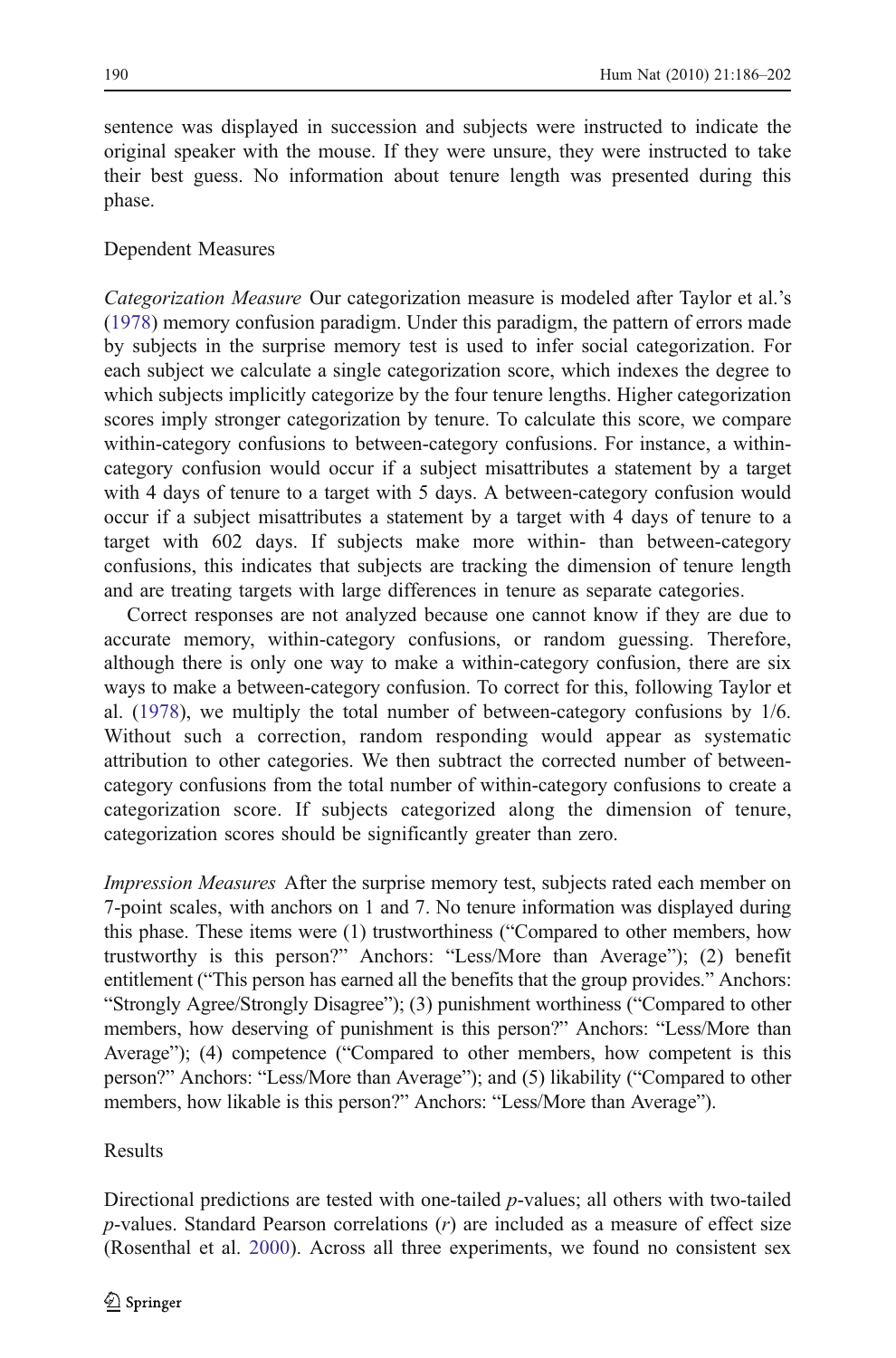<span id="page-5-0"></span>differences and no more sex differences than would be expected by chance given the number of post-hoc tests. We therefore collapsed results across subject sex.

Prediction: Coalition Members Will be Categorized by Tenure Length As predicted, subjects implicitly categorized members by tenure length: The average categorization score was significantly greater than zero  $(M=0.78, SD=1.77, t_{53}=3.24, one$ tailed  $p=0.001$ ,  $r=0.41$ ).

Prediction: Newcomers Will Elicit Especially Negative Impressions Although subjects categorized members according to tenure, were they simply tracking the dimension of time or were they inferring social consequences from tenure length? To test this, we used a series of orthogonal polynomial contrasts. The four levels of tenure in the Ice Walkers allow for three types of orthogonal contrasts: linear, quadratic, and cubic. We used linear trends to test for monotonically increasing relationships between tenure length and impressions (e.g., is longer tenure length associated with increased trust?). We used quadratic trends to test whether newcomers were viewed especially negatively; this pattern is illustrated by the solid line in Fig. 1. We used cubic trends to test whether newcomers were viewed especially negatively and longest-tenure veterans especially positively; this pattern is illustrated by the dotted line in Fig. 1. Note that tests of linear, quadratic, or cubic trends test for any possible trend of these shapes. Because only some patterns would be consistent with our hypotheses, it is important to examine not just whether a given trend is significant, but also the actual patterns within the data. Further, because linear, quadratic, and cubic contrasts are orthogonal, they model uncorrelated patterns. A significant linear trend, for example, does not affect whether a quadratic trend may have additional explanatory value. (Of course, if our theory required quadratic or cubic trends without simultaneous linear trends, it



Fig. 1 Impressions of coalition members as non-linear trends. Impression items from Experiment 1 may indicate linear, quadratic, or cubic trends with respect to tenure. If newcomers are viewed especially negatively, a quadratic trend (as obtained in "Benefit Entitlement") or a cubic trend (as obtained in "Trustworthiness") should be evident across tenure categories. A predicted cubic trend also obtained for "Competence" (Table [1\)](#page-6-0)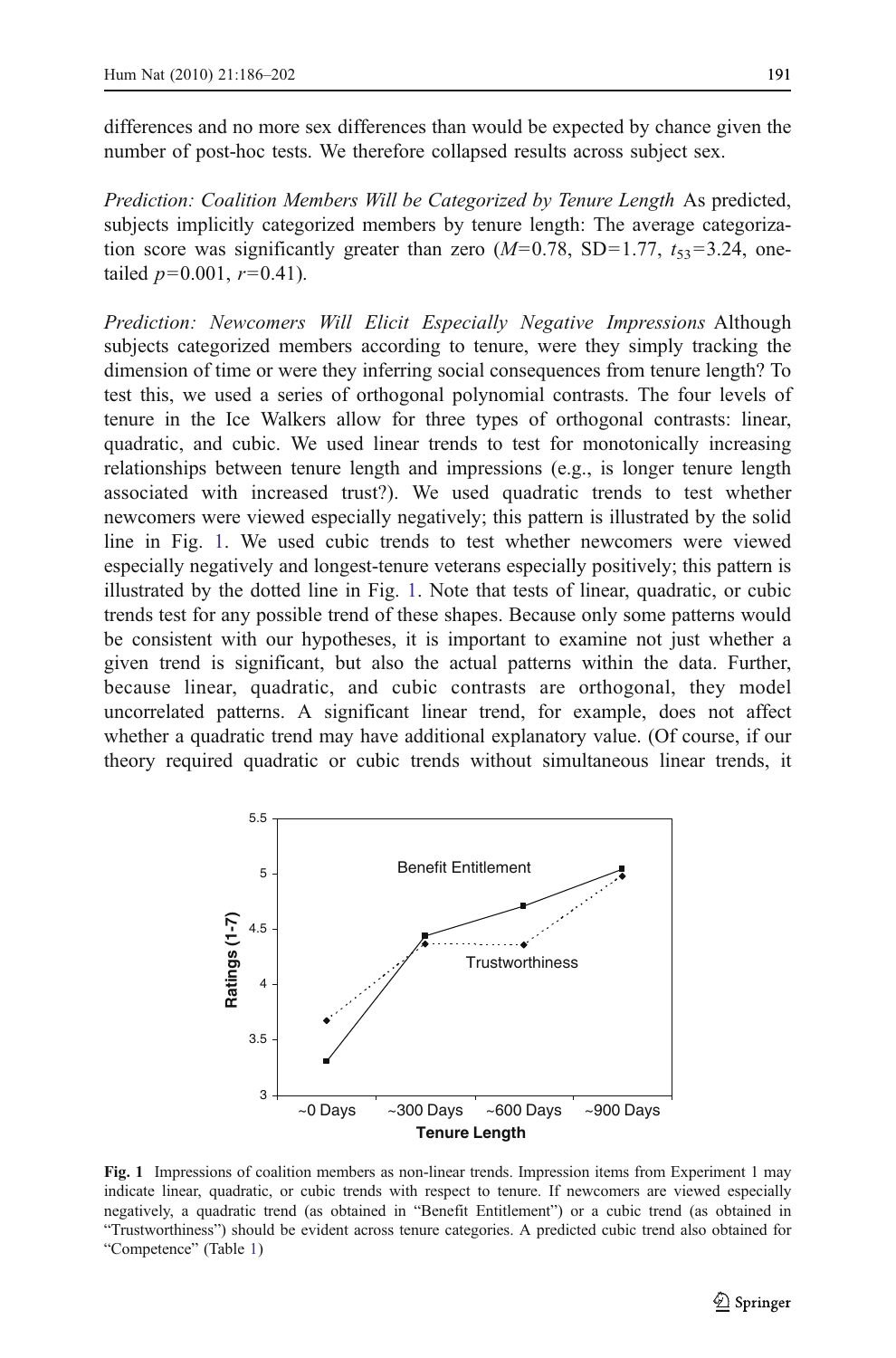<span id="page-6-0"></span>would be appropriate to test for which trend explained more variance. However, that is not the case.)

As the significant linear trends show, targets with shorter tenure were seen as less trustworthy, less entitled to coalition benefits, less likable, and less competent (Table 1). Although targets with shorter tenure were descriptively seen as more deserving of punishment, this effect was not significant.

If newcomers are a motivationally privileged category, they should elicit especially negative impressions. This should be reflected in specific quadratic or cubic trends in the impression data. One or both of these trends obtained for measures of trust, benefit entitlement, and competence such that newcomers were viewed especially negatively and, sometimes, longest-tenure veterans especially positively (Table 1; see Fig. [1](#page-5-0) for example plots). Although not significant, there was a descriptive cubic trend in the predicted direction for liking. For punishment, there was a significant cubic trend, but its shape was not consistent with the cubic hypothesis. Instead, targets with 600 days of tenure, relative to targets with 300 days, were descriptively seen as deserving *more* punishment (but not significantly so, twotailed  $p=0.16$  in a paired-samples *t*-test).

## Discussion

Experiment 1 provides preliminary evidence that humans track tenure length and assign social consequences to tenure differences. Critically, newcomers were perceived especially negatively—more negatively than would be predicted by extrapolating from other tenure lengths. (In some cases, veterans were also perceived especially positively.) Although we argue that tenure categorization is a product of a psychology designed for intergenerational coalitions, many theorists argue that humans have a general capacity for arbitrary group categorization (Hornsey [2007;](#page-14-0) Tajfel [1982](#page-15-0)). This capacity may include obligate levels of in-group favoritism and

|                                                                               | $\sim 0$ Day<br>tenure | $\sim$ 300 Day<br>tenure                                           | $\sim 600$ Day<br>tenure | $\sim$ 900 Day<br>tenure | Linear<br>effect $(r)$ | Quadratic<br>effect $(r)$ | Cubic<br>effect $(r)$ |
|-------------------------------------------------------------------------------|------------------------|--------------------------------------------------------------------|--------------------------|--------------------------|------------------------|---------------------------|-----------------------|
| Trustworthiness $3.67(1.19)$ $4.37(1.00)$ $4.36(1.06)$ $4.98(1.24)$ $0.54***$ |                        |                                                                    |                          |                          |                        | 0.04                      | $0.32**$              |
| Benefit<br>Entitlement                                                        |                        | 3.31 (1.18) 4.44 (0.98) 4.71 (1.05) 5.04 (1.27) $0.67***$          |                          |                          |                        | $0.39**$                  | $0.25*$               |
| Punishment<br>Worthiness                                                      |                        | 3.74 (1.20) 3.34 (1.04) 3.59 (1.15) 3.22 (1.25) 0.21               |                          |                          |                        | 0.02                      | $0.34**$              |
| Competence                                                                    |                        | 3.64 (1.18) 4.41 (0.94) 4.43 (0.97) 5.04 (1.23) 0.56***            |                          |                          |                        | 0.11                      | $0.33**$              |
| Likability                                                                    |                        | 4.14 (0.96) 4.40 (0.98) 4.39 (1.15) 4.89 (1.21) 0.41 <sup>**</sup> |                          |                          |                        | 0.11                      | 0.19                  |

Table 1 Impressions of coalition members (Mean and SD) across four tenure categories (Experiment 1)

\*\*\*p<0.01, \*\*p<0.01, \*p<0.05; all one-tailed, df=53. Effect sizes represent the absolute, non-signed strength of the different types of trends. Examining the pattern of the means for a measure is necessary to determine whether the observed trend matches predictions. Our hypothesis predicts that at least one, but not necessarily both, of the quadratic and cubic trends will be significant and will take one of the shapes illustrated in Fig. [1](#page-5-0). Unlike the rest of our measures, the trends for Punishment Worthiness should have monotonically negative shapes; however, the nonlinear trends for this variable did not match any of the predicted shapes.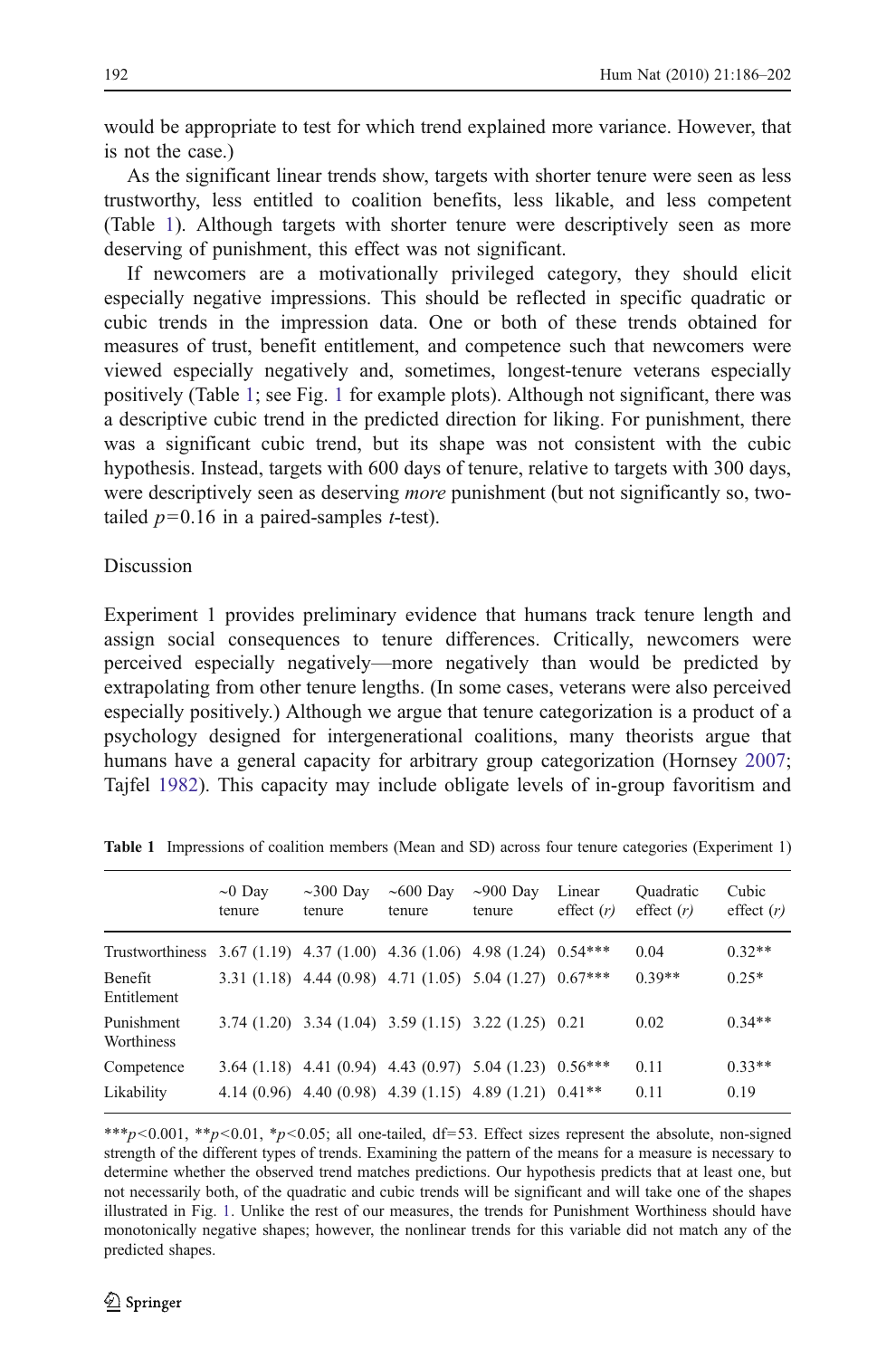out-group derogation. In Experiment 1, the categorization effect may reflect arbitrary categorization along the only dimension that happened to be available, tenure length (cf. Moreland [1985](#page-15-0)). If subjects spontaneously adopted the perspective of a veteran member—and thus viewed newcomers as a kind of out-group—they might view newcomers especially negatively. This alternative hypothesis predicts that tenure categorization will disappear if an important and attention-capturing dimension is also present. In contrast, if the mind contains an evolved, content-rich social category of NEWCOMER, its use should persist in the presence of orthogonal, attention-capturing dimensions.

To test this, in Experiment 2 we add the orthogonal dimension of cooperator/free rider. Given that newcomers are predicted to activate inferences similar to those activated by free riders, it will be particularly striking if the category of NEWCOMER continues to be encoded even when the social world contains actual free riders.

In Experiment 3 we add the orthogonal dimension of sex. Sex is a particularly salient, reliably encoded social dimension (e.g., Taylor et al. [1978](#page-15-0); Kurzban et al. [2001\)](#page-14-0). Moreover, the sex of the targets is visually available throughout the experiment. Tenure length (and cooperator/free rider status) is only available during the learning phase; we do not present this information to subjects while they complete the memory task or the impression measures. Thus, it will be notable if tenure categorization persists in the presence of the salient and visually available dimension of sex.

These two experiments will also give us some insight into the boundary conditions of tenure categorization. When free rider/cooperator is included as an orthogonal dimension, it will be instructive to see if tenure categorization obtains among targets who are free riders. Once targets have been identified as free riders, will it matter what their tenure is? Moreover, given that men appear designed with greater motivation to form and join intergenerational coalitions (Benenson et al. [1998;](#page-14-0) Geary et al. [2003](#page-14-0); Tiger [1984:](#page-15-0) Webster [1908\)](#page-15-0), it will be instructive to see if subjects' responses to male and female targets show the same patterns. It is possible that tenure length will be viewed as more relevant to male members, leading to stronger categorization and greater differences in impressions of male targets.

#### Experiments 2 and 3: Robustness of Tenure Categorization

#### Methods

Except where indicated, our methods are identical to those in Experiment 1.

Subjects Subjects were 65 students (36 female) for Experiment 2 and 55 students (29 female) for Experiment 3.

Modifications for Experiment 2 For Experiment 2, we described the events of a recent Ice Walker expedition. On this expedition, the Ice Walkers needed to build a camp before nightfall. Because the activity was intensely laborious, some members faked injuries to excuse themselves from the hard work, leaving those who actually cooperated exhausted. We used a simplified experimental design with two categories of tenure length: newcomers (4, 5, 6, and 9 days) and veterans (481, 565, 612, and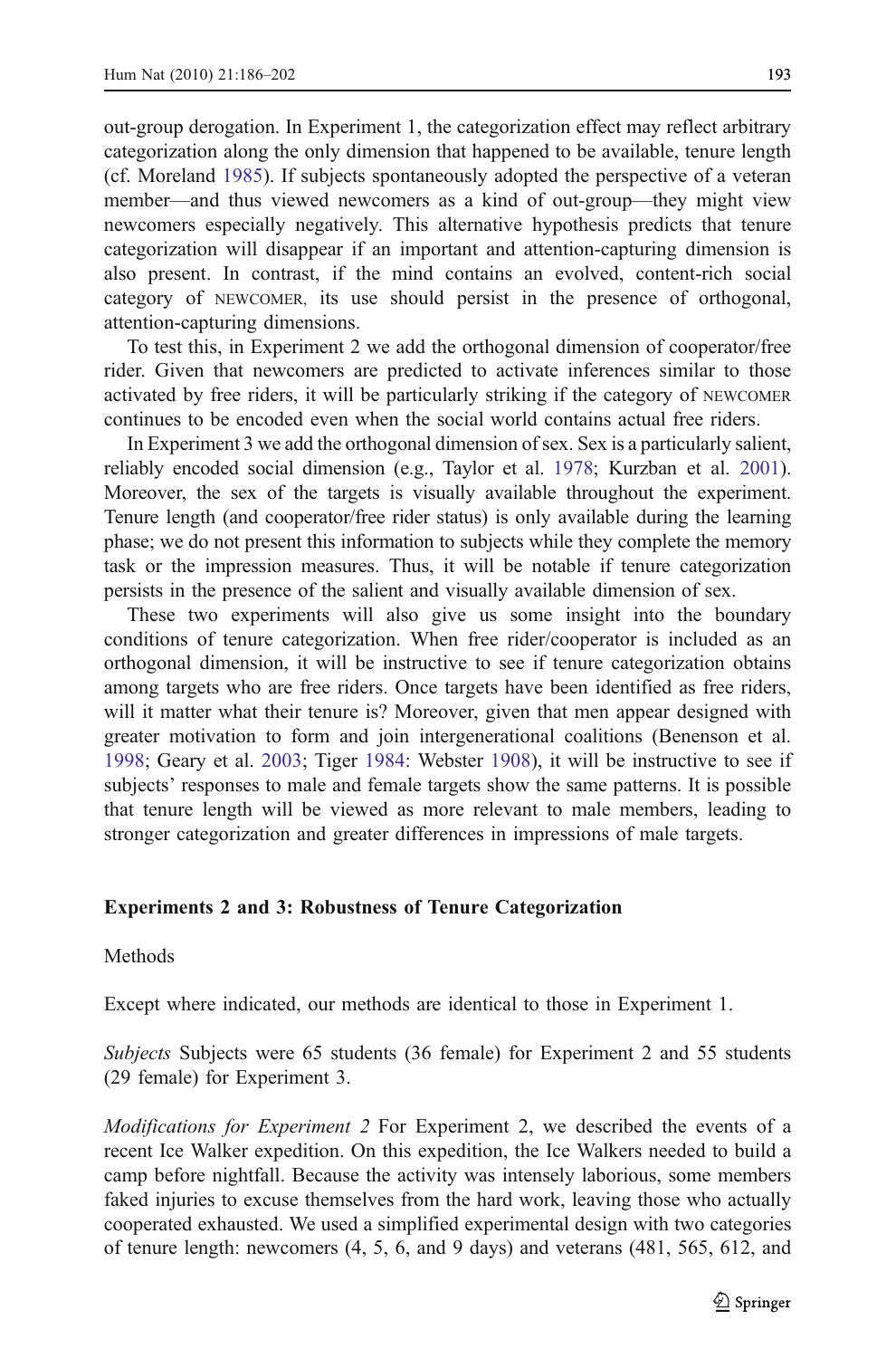728 days). In addition to displaying tenure length with each photograph, we also displayed whether the member cooperated or free rode during the described expedition (i.e., "helped make camp" or "shirked duty"). Two of the four newcomers and two of the four veterans were indicated as having cooperated. The placement of tenure and cooperation information (above or below the photograph) was randomized between subjects. Tenure and cooperation information were displayed for 10 s and then accompanied by a statement for 10 s.

Modifications for Experiment 3 Experiment 3 used facial photographs of four white males (not used in Experiments 1 and 2) and four white females. We used only two categories of tenure length, newcomers (4, 5, 6, and 9 days) and veterans (481, 565, 612, and 728 days). Each sex was represented by half of the newcomers and half of the veterans.

# Data Analysis

We tested the categorization predictions using an approach similar to Experiment 1. However, to avoid contaminating measures of categorization along one dimension with effects actually attributable to categorization along the other dimension, we used a more conservative analysis strategy (see Stangor et al. [1992](#page-15-0) for a similar approach). For each subject, we calculated four separate categorization scores. For Experiment 2, these scores were (*a*) categorization by tenure among cooperators,  $(b)$ categorization by tenure among free riders, (c) categorization by cooperator/free rider status among newcomers, and  $(d)$  categorization by cooperator/free rider status among veterans. For Experiment 3, these scores were  $(a)$  categorization by tenure among male targets,  $(b)$  categorization by tenure among female targets,  $(c)$  categorization by sex among newcomers, and (d) categorization by sex among veterans. For example, to test whether newcomer/veteran categorization occurred among male targets, the analysis used only sentences that (1) were said by veterans and newcomers who were men and (2) were mistakenly attributed to members of these subtypes. Because this analysis creates two possible between-category confusions but only one possible within-category confusion, we multiplied between-category confusions by 1/2 to correct for differing base rates. Finally, we constructed categorization scores by subtracting the corrected number of between-category confusions from the number of within-category confusions. As before, categorization is evident when categorization scores are significantly greater than zero.

# Results for Experiment 2

Before testing whether newcomer/veteran categorization occurs in the presence of free riders and cooperators, it is important to determine whether these latter categories were actually perceived. Indeed they were: Considering only targets who were newcomers, categorization scores for the free rider/cooperator distinction were significantly greater than zero ( $M=0.52$ , SD=1.57,  $t_{64}=2.64$ , one-tailed  $p=0.005$ ,  $r=$ 0.31). Considering only targets who were veterans, categorization scores for the free rider/cooperator distinction were also significantly greater than zero  $(M=0.58, SD=$ 1.50,  $t_{64}$ =3.11, one-tailed  $p=0.001$ ,  $r=0.36$ ).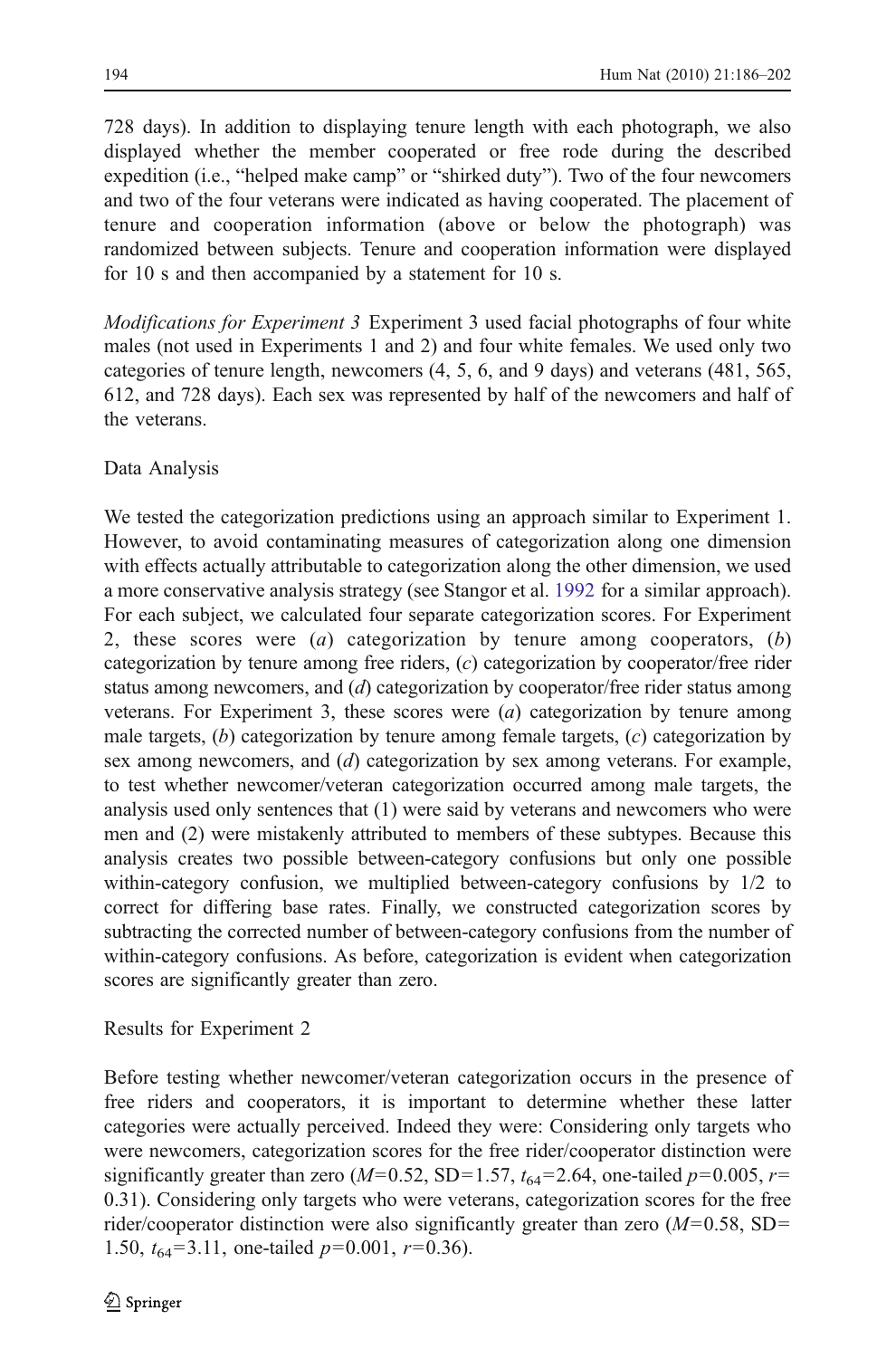<span id="page-9-0"></span>Prediction: Tenure Categorization Will Persist in the Presence of an Orthogonal Social Dimension—Cooperator/Free Rider We first examined whether cooperating veterans and cooperating newcomers were distinguished from each other. Consistent with our prediction, categorization scores for cooperating veterans and newcomers were significantly greater than zero  $(M=0.43, SD=1.18, t_{64}=2.94,$  one-tailed  $p=$  $0.002, r=0.34$ ).

We next tested whether free-riding newcomers were distinguished from free-riding veterans. They were not: Considering only targets who were free riders, the categorization score for tenure was not significantly greater than zero  $(M=0.05, SD=$ 1.67,  $t_{64}$ =0.26, one-tailed  $p=0.398$ ,  $r=0.03$ ).

Prediction: Even in the Presence of an Orthogonal Social Dimension, Newcomers Will Elicit Negative Impressions This prediction was generally supported (Table 2). Relative to cooperating veterans, cooperating newcomers were seen as less

Table 2 Impressions of coalition members (Mean and SD) across two tenure categories with orthogonal social dimensions

| Experiment 2                 | Cooperating Newcomers   | Cooperating Veterans | Effect size $(r)$ |
|------------------------------|-------------------------|----------------------|-------------------|
| Trustworthiness              | 5.01(1.06)              | 5.39(1.19)           | $0.26*$           |
| Benefit Entitlement          | 4.97(1.18)              | 5.31(1.29)           | $0.22*$           |
| <b>Punishment Worthiness</b> | 2.82(1.50)              | 2.40(1.33)           | $0.25*$           |
| Competence                   | 5.05(1.05)              | 5.45(1.14)           | $0.27*$           |
| Likability                   | 5.05(1.09)              | 5.14(1.14)           | 0.07              |
| Experiment 2                 | Free-Riding Newcomers   | Free-Riding Veterans | Effect size $(r)$ |
| <b>Trustworthiness</b>       | 3.16(1.24)              | 3.12(1.32)           | $-0.03$           |
| Benefit Entitlement          | 3.22(1.33)              | 3.44(1.55)           | 0.13              |
| <b>Punishment Worthiness</b> | 4.99(1.43)              | 4.99(1.30)           | 0.00              |
| Competence                   | 3.32(1.29)              | 3.74(1.38)           | $0.26*$           |
| Likability                   | 3.29(1.33)              | 3.34(1.38)           | 0.04              |
| Experiment 3                 | Male Newcomers          | Male Veterans        | Effect size $(r)$ |
| Trustworthiness              | 4.15(0.77)              | 4.97(1.01)           | $0.53***$         |
| Benefit Entitlement          | 4.11(1.19)              | 5.49(1.01)           | $0.68***$         |
| <b>Punishment Worthiness</b> | 3.47(0.93)              | 3.15(1.13)           | $0.24*$           |
| Competence                   | 4.15(0.95)              | 5.41(0.97)           | $0.67***$         |
| Likability                   | 4.44(0.81)              | 4.69(1.14)           | 0.19              |
| Experiment 3                 | <b>Female Newcomers</b> | Female Veterans      | Effect size $(r)$ |
| Trustworthiness              | 4.07(0.90)              | 4.51(1.02)           | $0.30*$           |
| Benefit Entitlement          | 3.98(1.28)              | 4.92(1.18)           | $0.52***$         |
| <b>Punishment Worthiness</b> | 3.45(0.95)              | 3.48(0.93)           | $-0.04$           |
| Competence                   | 3.99(0.92)              | 4.72(1.12)           | $0.48***$         |
| Likability                   | 4.20(1.06)              | 4.08(1.14)           | $-0.08$           |
|                              |                         |                      |                   |

\*\*\*p<0.001,  $p<0.05$ ; all p-values one-tailed. The effect size represents the difference between means for newcomers and veterans. Negative r values indicate that the effect was opposite the direction predicted. Experiment 2 df=64; Experiment 3 df=54.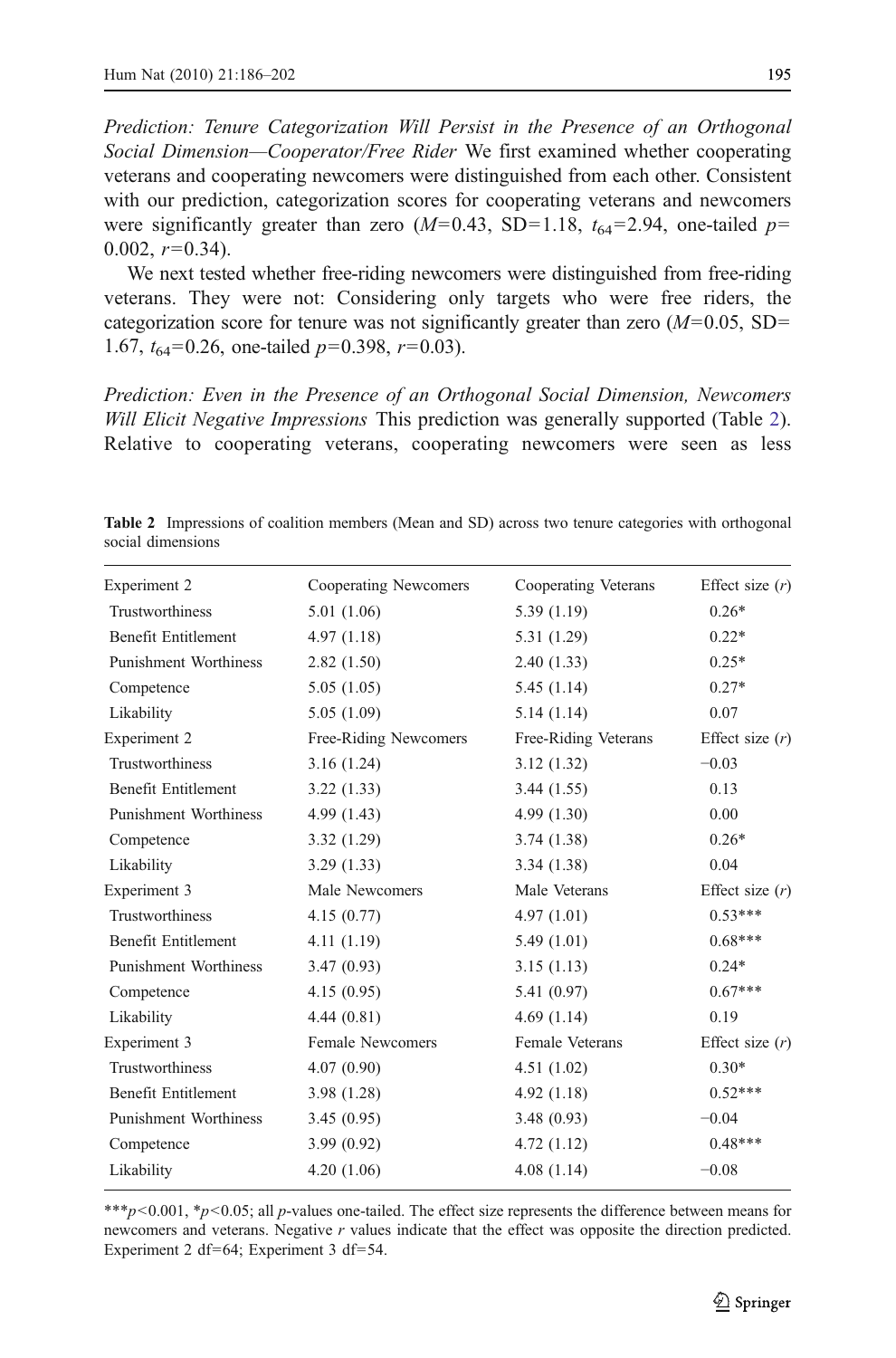trustworthy, less entitled to coalition benefits, less competent, and more deserving of punishment. Free-riding veterans and free-riding newcomers were seen as more similar than their cooperating counterparts, with relatively smaller effect sizes.

# Results for Experiment 3

Before testing whether newcomer/veteran categorization occurs in the presence of men and women, it is important to determine whether these categories were actually perceived. They were: Considering only targets who were newcomers, categorization scores for the male/female distinction were significantly greater than zero  $(M=0.99)$ , SD=1.30,  $t_{54}$ =5.64, one-tailed  $p$  <0.001,  $r$ =0.61). Considering only targets who were veterans, categorization scores for the male/female distinction were also significantly greater than zero ( $M=0.39$ , SD=1.40,  $t_{54}=2.07$ , one-tailed  $p=0.022$ ,  $r=0.27$ ).

Prediction: Tenure Categorization Will Persist in the Presence of an Orthogonal Social Dimension—Sex We first examined whether veterans and newcomers were distinguished from each other within male targets. As predicted, subjects implicitly differentiated between these categories for male targets  $(M=0.41, SD=1.52, t_{54}=$ 2.00, one-tailed  $p=0.025$ ,  $r=0.26$ ).

We next tested whether newcomers were distinguished from veterans among female targets. They were not: Categorization scores for newcomers and veterans were not significantly greater than zero for female targets ( $M=-0.08$ , SD=1.35,  $t_{54}$ =  $-0.45$ , one-tailed  $p=0.328$ ,  $r=-0.06$ ). This differing pattern for male and female targets appears unique to our mixed-sex coalition. In two smaller pilot studies we tested Ice Walker groups containing newcomers and veterans with all male targets  $(n=38)$  and all female targets  $(n=34)$ . The categorization effects were sizeable and essentially identical: for male targets,  $r=0.48$ , one-tailed  $p=0.001$ ; for female targets,  $r=0.46$ , one-tailed  $p=0.003$ .

Prediction: Even in the Presence of an Orthogonal Social Dimension, Newcomers Will Elicit Negative Impressions This prediction was generally supported (Table [2\)](#page-9-0). Relative to male veterans, male newcomers were seen as less trustworthy, less entitled to coalition benefits, less competent, and more deserving of punishment. Moreover, male newcomers were descriptively seen as less likable, although this effect was not significant. Relative to female veterans, female newcomers were seen as less trustworthy, less entitled to coalition benefits, and less competent. There were essentially no differences between female veterans and female newcomers in punishment worthiness or likability.

# Discussion

The results of Experiments 2 and 3 provide further support for our predictions and a number of interesting boundary conditions on tenure categorization. In Experiment 2, cooperating veterans and newcomers were categorized as separate types. Further, these subtypes induced different patterns of impressions. This effect, however, was unique to cooperators. It is possible that the moralistic reactions engendered by free riders overrode any categorization based on tenure. Consistent with this, we note that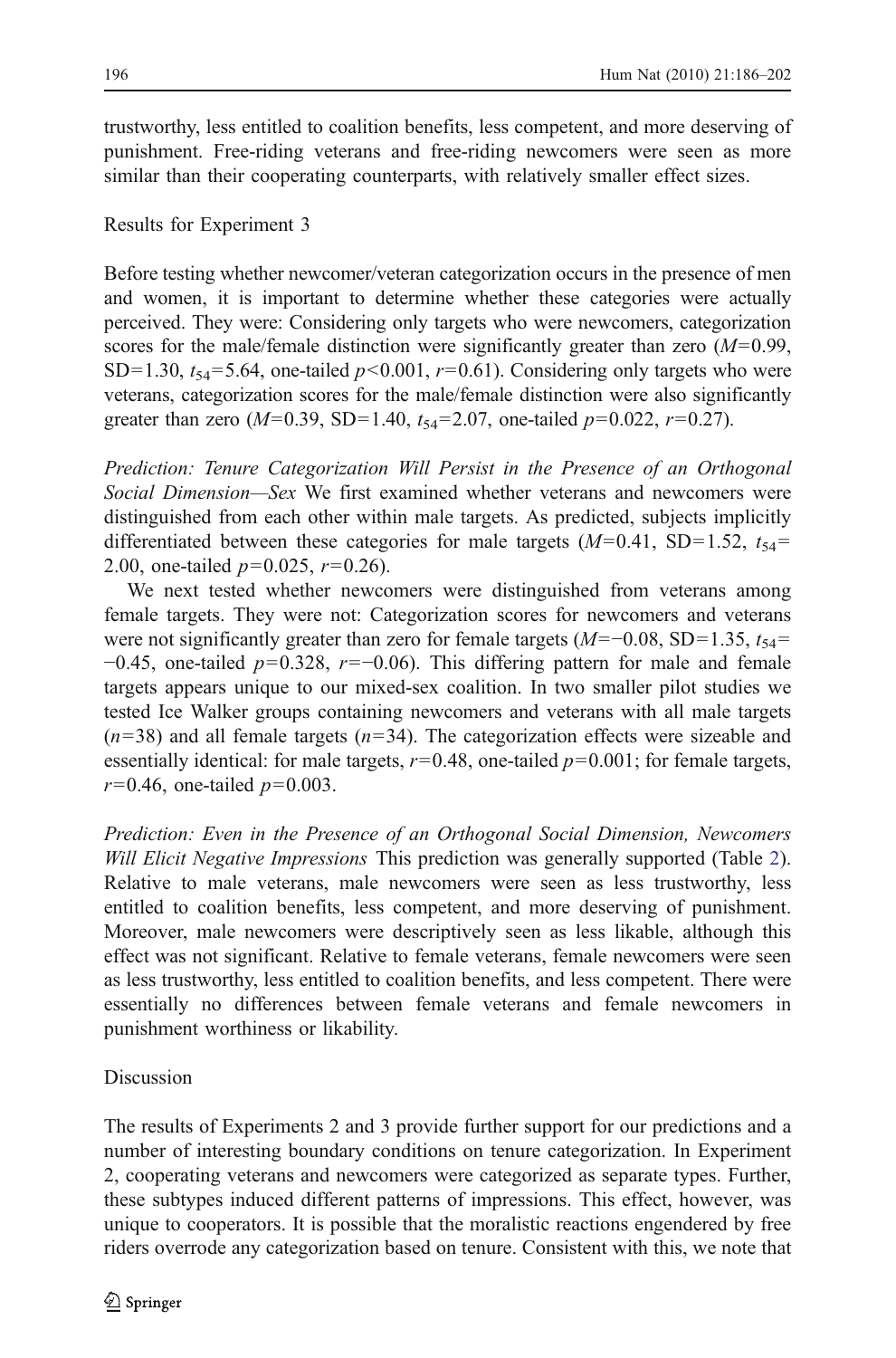the strongest impression difference between free-riding veterans and newcomers was on the item most unrelated to moral considerations—competence.

In Experiment 3, there was strong evidence that male newcomers and male veterans were distinguished from each other—both in the categorization measure and the impression items. In contrast, female newcomers and female veterans were distinguished on the impression items but were not categorized separately. One interpretation of these results is that tenure differences affect representations of either sex (explaining the impression items) but are not used to organize ongoing cognition about females when males are present in the coalition. This could occur if tenure length had greater implications for male coalition members (as it would if females were often peripheral in enduring coalitions). A related phenomenon occurs in studies using the memory confusion protocol to investigate race encoding: Although subjects surely notice who is black and who is white, manipulating the coalitional context can stop subjects from using race to organize their ongoing cognition (Kurzban et al. [2001\)](#page-14-0).

These data also undermine at least one alternative hypothesis. One could argue that the results of our experiments, such as especially low trust toward newcomers, are not specific to coalitional contexts. For instance, trust in dyadic relationships may start low, increase rapidly, and then level off over time. This could explain some of the nonlinear trends we found in Experiment 1 and might explain why tenure under this alternative, simply a proxy for experience—has social consequences. While we agree that similar phenomena may be found within dyads, this alternative hypothesis cannot explain the full pattern of our results. For instance, why are only cooperating members categorized by tenure? More tellingly, why does the sex of the target make such a large difference in a mixed-sex coalition? That tenure categorization is so contingent on other factors relevant to coalitional cooperation suggests the operation of mechanisms specific to this domain.

# General Discussion

The goal of this paper was to describe preliminary evidence that humans have an evolved concept of NEWCOMER. This is consistent with an evolutionary history of intense participation in intergenerational coalitions, where newcomers were both recurrent and potentially problematic. Our results are at least partially supportive: With few exceptions, subjects implicitly categorized coalition members by tenure. The exceptions—free riders and females in mixed-sex coalitions—may themselves reflect aspects of the underlying psychological design. Also consistent with our predictions, subjects viewed newcomers especially negatively, more negatively than one might expect by extrapolating from other tenure lengths.

There are, however, a number of caveats in interpreting these data. For instance, newcomers were sometimes seen as more deserving of punishment than veterans, even when no events were described that might prompt such a reaction (Tables [1](#page-6-0) and [2\)](#page-9-0). We suspect that this reflects an increased willingness to punish newcomer violations, rather than the deployment of arbitrary punitive sentiment (but see Cimino [2010\)](#page-14-0). More generally, our choice of a subtle, third-person manipulation likely attenuated our effects. Subjects were given just a few minutes to observe static pictures of fictional coalition members. Further, no tenure information was visible when they completed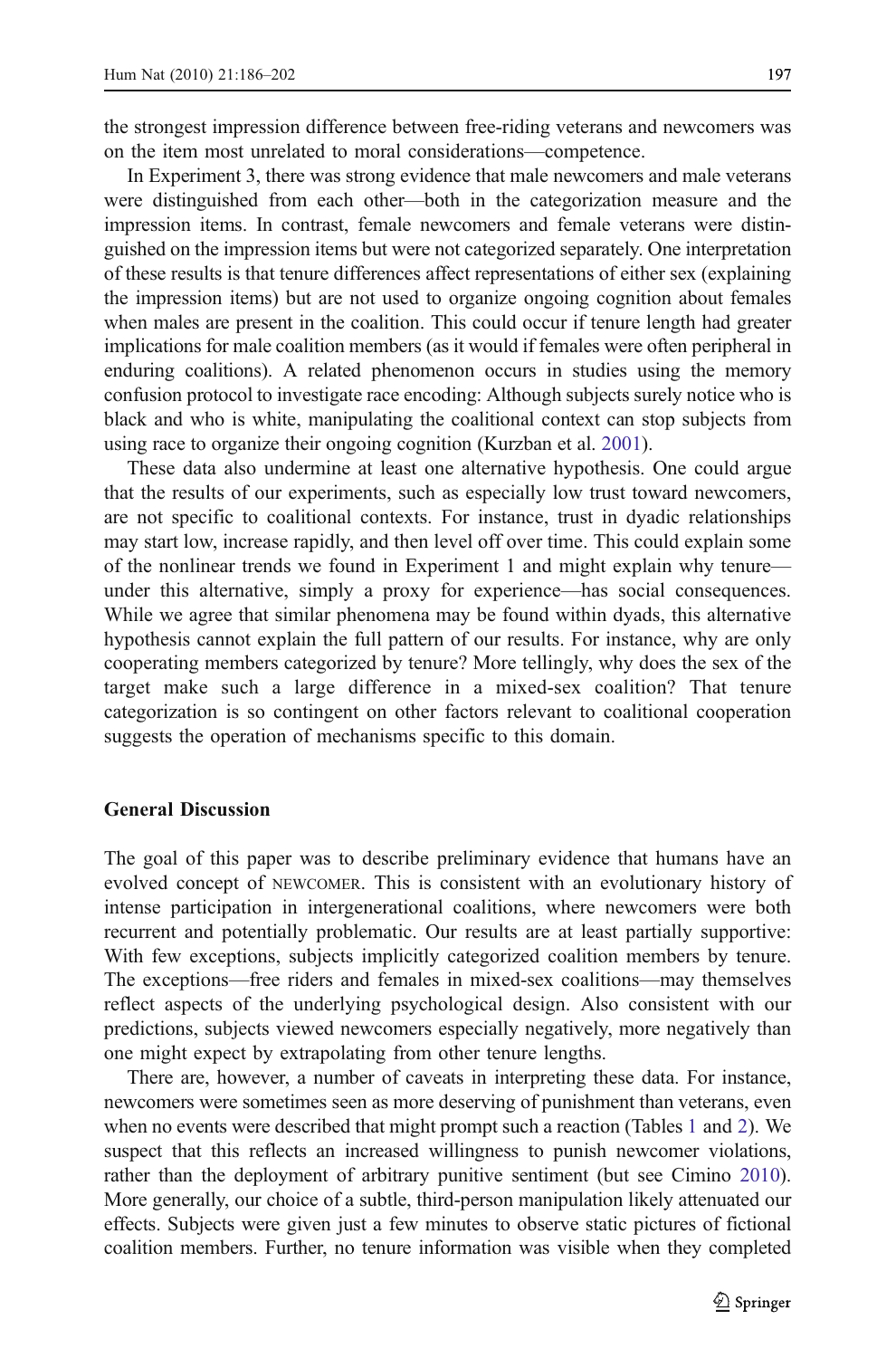the memory task or indicated their impressions. Given this fact, it is notable that subjects implicitly retained tenure information and used it to make strong social judgments. Future studies may benefit from stronger manipulations of group membership and tenure, including the use of first-person vignettes or laboratorybased coalitions.

For the sake of experimental consistency, subjects read about members of only one coalition, a combination task/intimacy group (Lickel et al. [2001\)](#page-14-0). Importantly, numerous characteristics of coalitions (e.g., group size) may serve as cues that trigger facultative shifts in the valuation of newcomers (Cini et al. [1993](#page-14-0); Cottrell et al. [2007\)](#page-14-0). Other ecological cues may be equally important, such as the presence of coalitional warfare or resource scarcity, which might increase the negative sentiments elicited by newcomers (Sosis et al. [2007\)](#page-15-0). Thus, we suggest that our results reflect a set of basic, default sentiments toward newcomers of enduring coalitions, but do not describe the full range of evolved, adaptive responses.

One could argue that our results are anomalous or misinterpreted because newcomers in ancestral environments were almost always close kin with ample reputational histories. Such regularities would seem to reduce the adaptive value of any mechanism that, for example, automatically downregulated perceptions of trustworthiness in newcomers. Why downregulate trustworthiness if trustworthiness is already well estimated? We suggest that there are coalition-specific representations of variables such as trust and competence that may not be accurately computed from past behavior external to the coalition. Further, there are a number of open questions about the demographics of coalition newcomers across human ancestral environments. Were newcomers always individuals born into the local community? There is no question that ethnographic accounts of small-scale societies furnish numerous examples of within-community adolescents integrated into local coalitions (e.g., Precourt [1975](#page-15-0)). That said, endemic warfare in human ancestral environments may have created many instances of cross-community incorporation, as larger, more successful communities destroyed and assimilated others, who then acted as newcomers to any extant coalitions (Bowles [2009](#page-14-0); Richerson and Boyd [2005](#page-15-0)). If so, newcomers were not necessarily close kin or individuals with whom veteran members had life-long personal experience.

Finally, it may seem obvious that newcomers would be treated differently in our experiments, but it is this intuition that requires explanation. Everywhere that coalitions persist, newcomers seem to be set apart, made to act in distinct ways or given differentiating attire (e.g., Anderson and Noesjirwan [1980](#page-13-0); Davis [1998;](#page-14-0) Honeycutt [2005](#page-14-0); Keating et al. [2005](#page-14-0); McGlone [2005](#page-15-0); Nuwer [2004](#page-15-0); Schlegel and Barry [1979;](#page-15-0) Zurcher [1970\)](#page-16-0). Much of the culture that adheres around newcomers may reflect our evolved ambivalence. Consider the fact that newcomers are commonly assigned peripheral statuses that restrict their access to coalition benefits and limit their degree of participation (e.g., pledge status in fraternities, adolescent initiate status in small-scale societies). Extended periods of observation have the effect of allowing veterans to learn about newcomers prior to the removal of these restrictions. Such "liminal" periods may be a kind of evoked culture to moderate the impact of newcomers. Ultimately, a fuller description of our shared coalitional psychology will enrich our understanding of these and other newcomer-related phenomena.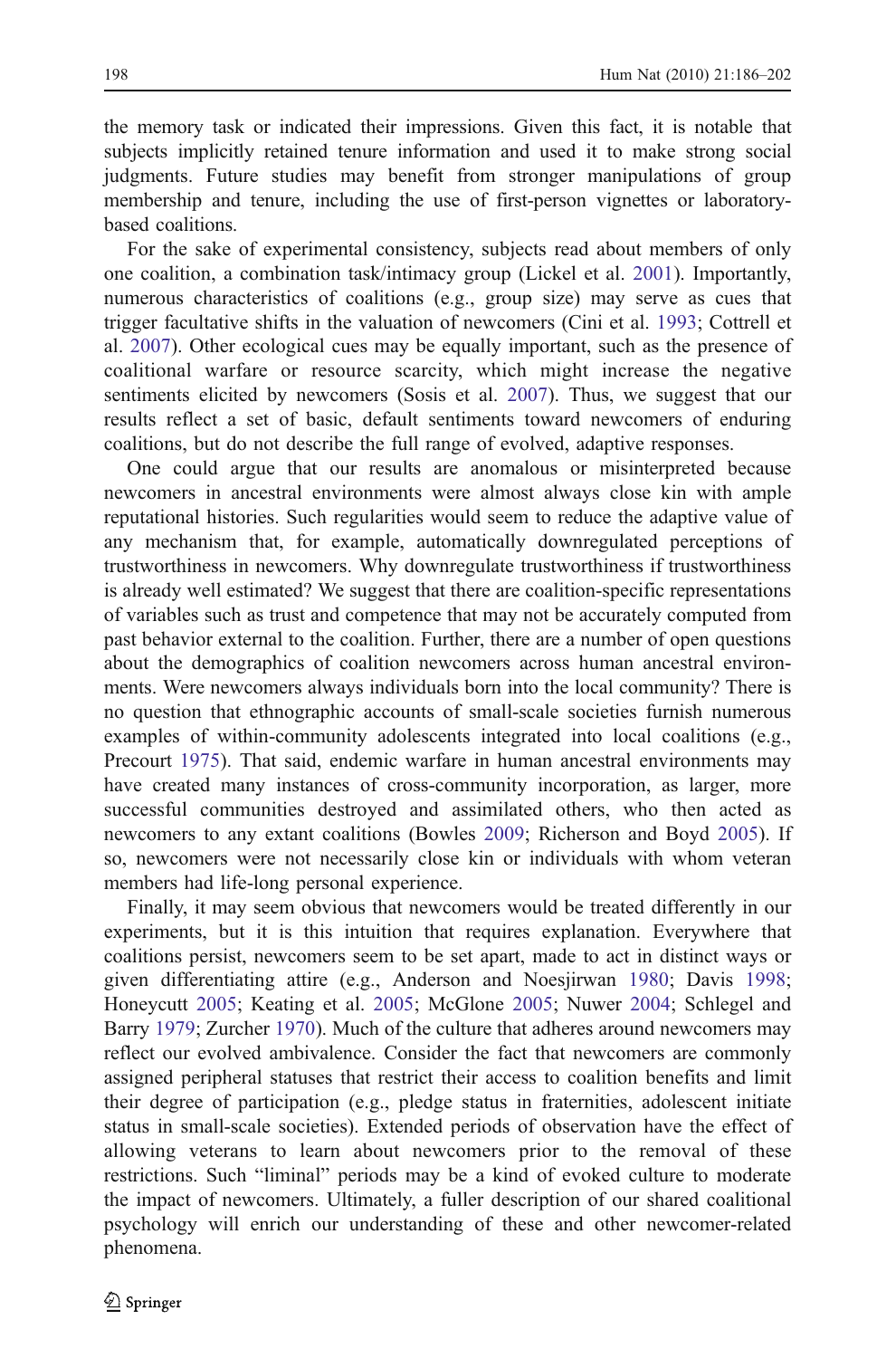<span id="page-13-0"></span>Open Access This article is distributed under the terms of the Creative Commons Attribution Noncommercial License which permits any noncommercial use, distribution, and reproduction in any medium, provided the original author(s) and source are credited.

# Appendix

Sentences Used Across Experiments Our last meeting was very productive. When you're a member of our group, you have to be able to think on your feet. We work hard and then we play hard. Sometimes, being good at what we do is all about timing. Even if we fail, the important thing is to just keep going. I have some ideas I'd like to run by everyone. We should all strive to work faster. We will probably get together at a bar at some point. All I care about is that we do our best. Somewhere there is a list of past members. I'm looking into learning new ways to do our next activity. It's important to get a good night's sleep before our activities. I'm looking into planning our next trip. Let's focus on working as a team. There's so much more I'd like to accomplish. Let's make sure we pack everything we need, as well as some extras. Good books on what we do are hard to find. We need to make sure we pack our supplies early. Let's get this task done by tonight. I'm really proud of the group's accomplishments. Doing what we do can be very difficult. I hope we don't get fatigued next week. I'm very particular about the kind of gear I use. "Safety first" is my motto.

# References

- Ackerman, J. M., Shapiro, J. R., Neuberg, S. L., Kenrick, D. T., Becker, D. V., Griskevicius, V., et al. (2006). They all look the same to me (unless they're angry): from out-group homogeneity to outgroup heterogeneity. Psychological Science, 17, 836–840.
- Adler, P. A., & Adler, P. (1995). Dynamics of inclusion and exclusion in preadolescent cliques. Social Psychology Quarterly, 58, 145–162.
- Alencar, A. I., Siqueira, J. D. O., & Yamamoto, M. E. (2008). Does group size matter? Cheating and cooperation in Brazilian school children. Evolution and Human Behavior, 29, 42–48.
- Anderson, A. M., & Noesjirwan, J. A. (1980). Agricultural college initiations and the affirmation of rural ideology. Mankind, 12, 341–347.
- Anson, J. L., & Marchesani, R. F. J. (Eds.). (1991). Baird's manual of American college fraternities. Menasha: Baird's Manual Foundation.
- Axelrod, A. (1997). The international encyclopedia of secret societies and fraternal orders. New York: Facts on File.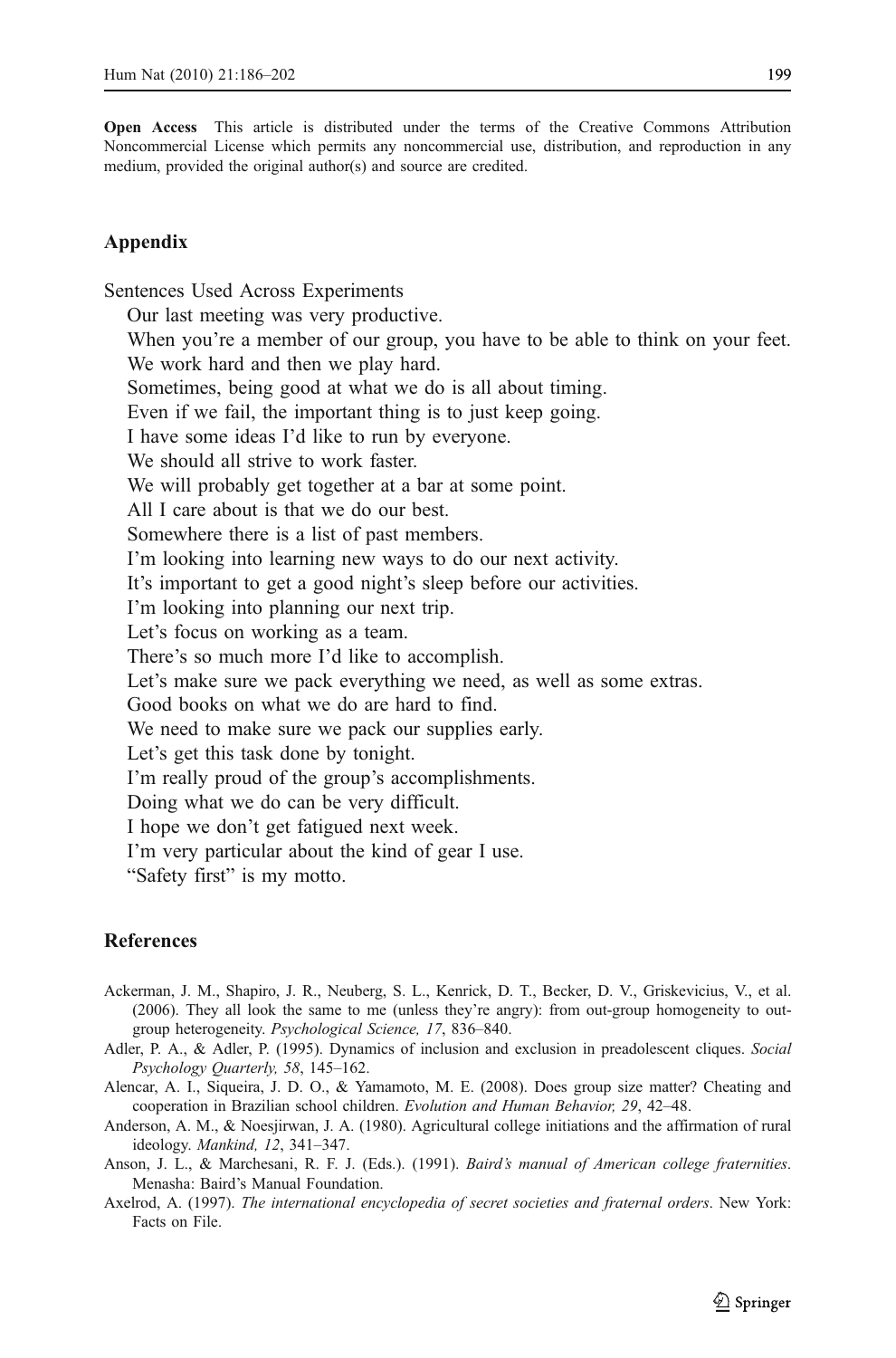- <span id="page-14-0"></span>Bauer, T. N., Bodner, T., Erdogan, B., Truxillo, D. M., & Tucker, J. S. (2007). Newcomer adjustment during organizational socialization: a meta-analytic review of antecedents, outcomes, and methods. Journal of Applied Psychology, 92, 707–721.
- Benenson, J., Apostoleris, N., & Parnass, J. (1998). The organization of children's same-sex peer relationships. In W. M. Bukowski & A. H. Cillessen (Eds.), New directions for child development (Vol. 80, pp. 5–23). San Francisco: Jossey-Bass.
- Bloch, H. A., & Niederhoffer, A. (1958). The gang: A study in adolescent behavior. New York: Philosophical Library.
- Bowles, S. (2009). Did warfare among ancestral hunter-gatherers affect the evolution of human social behaviors? Science, 324, 1293–1298.
- Bradfield, M. (1973). A natural history of associations: A study in the meaning of community. London: Duckworth.
- Chagnon, N. A. (1988). Life histories, blood revenge, and warfare in a tribal population. Science, 239, 985–992.
- Cimino, A. (2010). The evolution of hazing: Motivational mechanisms and the abuse of newcomers. Manuscript submitted for publication.
- Cini, M. A., Moreland, R. L., & Levine, J. M. (1993). Group staffing levels and responses to prospective and new group members. Journal of Personality and Social Psychology, 65, 723–734.
- Cottrell, C. A., Neuberg, S. L., & Li, N. P. (2007). What do people desire in others? A sociofunctional perspective on the importance of different valued characteristics. Journal of Personality and Social Psychology, 92, 208–231.
- Davis, L. A. (1998). Hazing in the workplace. Dissertation Abstracts International: Section B. Sciences and Engineering, 58, 4499.
- Ehrhart, K. M., & Keser, C. (1999). Mobility and cooperation: On the run. Retrieved from: [http://www.](http://www.cirano.qc.ca/pdf/publication/99s-24.pdf) [cirano.qc.ca/pdf/publication/99s-24.pdf](http://www.cirano.qc.ca/pdf/publication/99s-24.pdf).
- Ermer, E. R. (2008). Coalitional support and the regulation of welfare tradeoff ratios. Dissertation Abstracts International: Section B. Sciences and Engineering, 68, 361.
- Gallagher, E. B., & Sias, P. M. (2009). The new employee as a source of uncertainty: veteran employee information seeking about new hires. Western Journal of Communication, 73, 23–46.
- Geary, D. C., Byrd-Craven, J., Hoard, M. K., Vigil, J., & Numtee, C. (2003). Evolution and development of boys' social behavior. Developmental Review, 23, 444–470.
- Herdt, G. H. (1998). Rituals of manhood: Male initiation in Papua New Guinea. New Brunswick: Transaction.
- Honeycutt, C. (2005). Hazing as a process of boundary maintenance in an online community. Journal of Computer-Mediated Communication, 10, Article 3.
- Hornsey, M. T. (2007). Social identity theory and self-categorization theory: a historical review. Social and Personality Psychology Compass, 2, 204–222.
- Iannaccone, L. R. (1992). Sacrifice and stigma: reducing free-riding in cults, communes, and other collectives. Journal of Political Economy, 100, 271–291.
- Jackendoff, R. (2006). Language, consciousness, culture: Essays on mental structure. Cambridge: MIT Press.
- Karau, S. J., & Williams, K. D. (1993). Social loafing: a meta-analytic review and theoretical integration. Journal of Personality and Social Psychology, 65, 681–706.
- Keating, C. F., Pomerantz, J., Pommer, S. D., Ritt, S. J. H., Miller, L. M., & McCormick, J. (2005). Going to college and unpacking hazing: a functional approach to decrypting initiation practices among undergraduates. Group Dynamics, 9, 104–126.
- Kerr, N. L. (1983). Motivation losses in small groups. Journal of Personality and Social Psychology, 45, 819–828.
- Kurzban, R., & Neuberg, S. L. (2005). Social exclusion, stigmatization, and discrimination: Managing group relationships. In D. M. Buss (Ed.), Handbook of evolutionary psychology (pp. 653–675). Hoboken: Wiley.
- Kurzban, R., Tooby, J., & Cosmides, L. (2001). Can race be erased? Coalitional computation and social categorization. Proceedings of the National Academy of Sciences, 98, 15387.
- Lagunoff, R., & Matsui, A. (2004). Organizations and overlapping generations games: memory, communication, and altruism. Review of Economic Design, 8, 383–411.
- Lickel, B., Hamilton, D. L., & Sherman, S. J. (2001). Elements of a lay theory of groups: types of groups, relationship styles, and the perception of group entitativity. Personality and Social Psychology Review, 5, 129–140.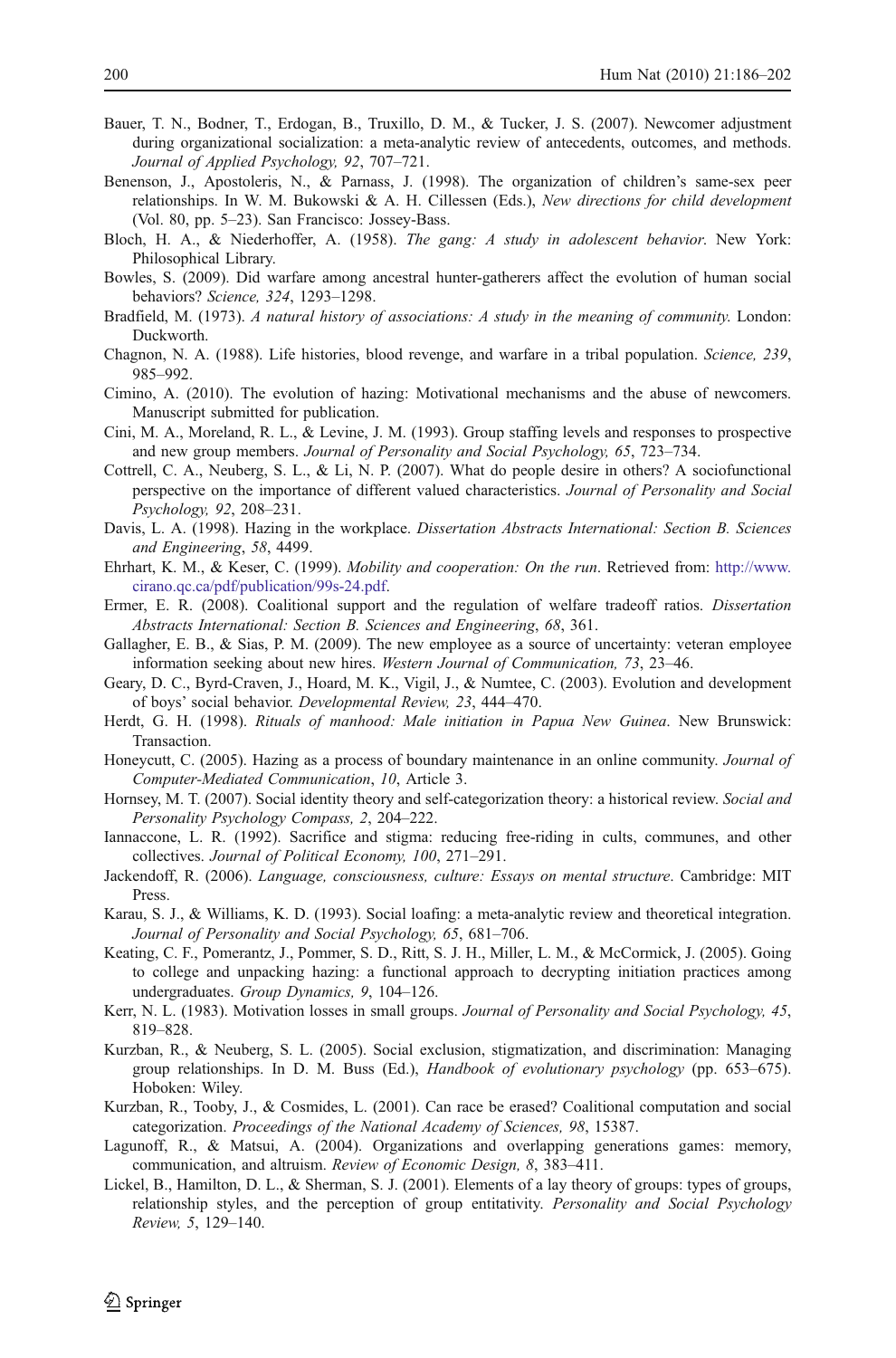- <span id="page-15-0"></span>McElreath, R., Boyd, R., & Richerson, P. J. (2003). Shared norms and the evolution of ethnic markers. Current Anthropology, 44, 122–129.
- McGlone, C. A. (2005). Hazing in NCAA division I women's athletics: An exploratory analysis. Dissertation Abstracts International: Section A. Humanities and Social Sciences, 66, 1690.
- Moreland, R. L. (1985). Social categorization and the assimilation of "new" group members. Journal of Personality and Social Psychology, 48, 1173–1190.
- Moreland, R. L., & Levine, J. M. (1982). Socialization in small groups: temporal changes in individualgroup relations. Advances in Experimental Social Psychology, 15, 137–192.
- Moreland, R. L., & Levine, J. M. (2002). Socialization and trust in work groups. Group Processes and Intergroup Relations, 5, 185–201.
- Moreland, R. L., & Levine, J. M. (2006). Socialization in organizations and work groups. In J. M. Levine & R. L. Moreland (Eds.), Small groups: Key readings (pp. 469–498). New York: Psychology Press.
- Moreland, R. L., Levine, J. M., & Wingert, M. L. (1996). Creating the ideal group: Composition effects at work. In E. H. Witte & J. H. Davis (Eds.), Understanding group behavior (Vol. 2, pp. 11–35). Hillsdale, NJ: Lawrence Erlbaum Associates.
- Nuwer, H. (2004). The hazing reader. Bloomington: Indiana University Press.
- Precourt, W. E. (1975). Initiation ceremonies and secret societies as educational institutions. In R. W. Brislin, S. Bochner, & W. J. Lonner (Eds.), Cross-cultural perspectives on learning (pp. 231–250). New York: Sage.
- Richerson, P. J., & Boyd, R. (2005). Not by genes alone: How culture transformed human evolution. Chicago: University of Chicago Press.
- Rosenthal, R., Rosnow, R. L., & Rubin, D. B. (2000). Contrasts and effect sizes in behavioral research: A correlational approach. Cambridge: Cambridge University Press.
- Sandler, T. (1982). A theory of intergenerational clubs. Economic Inquiry, 20, 191–208.
- Schlegel, A., & Barry, H. (1979). Adolescent initiation ceremonies: a cross-cultural code. Ethnology, 18, 199–210.
- Sosis, R. (2003). Why aren't we all Hutterites? Costly signaling theory and religious behavior. *Human* Nature, 14, 91–127.
- Sosis, R., Kress, H. C., & Boster, J. S. (2007). Scars for war: evaluating alternative signaling explanations for cross-cultural variance in ritual costs. Evolution and Human Behavior, 28, 234–247.
- Stangor, C., Lynch, L., Duan, C., & Glass, B. (1992). Categorization of individuals on the basis of multiple social features. Journal of Personality and Social Psychology, 62, 207–218.
- Stephen, A. M. (1969). Hopi journal of Alexander M. Stephen. New York: AMS Press.
- Tajfel, H. (1982). Social psychology and intergroup relations. Annual Review of Psychology, 33, 1–39.
- Taylor, S. E., Fiske, S. T., Etcoff, N. L., & Ruderman, A. J. (1978). Categorical and contextual bases of person memory and stereotyping. Journal of Personality and Social Psychology, 36, 778–793.
- Tiger, L. (1984). Men in groups (2nd ed.). New York: Marion Boyars.
- Tooby, J., & Cosmides, L. (1988). The evolution of war and its cognitive foundations. Retrieved from <http://www.psych.ucsb.edu/research/cep/papers/EvolutionofWar.pdf>.
- Tooby, J., & Cosmides, L. (1996). Friendship and the banker's paradox: Other pathways to the evolution of adaptations for altruism. In W. G. Runciman, J. M. Smith & R. I. M. Dunbar (Eds.), Evolution of social behaviour patterns in primates and man (Vol. 88, pp. 119-143). New York: Oxford University Press.
- Tooby, J., Cosmides, L., & Price, M. E. (2006). Cognitive adaptations for n-person exchange: the evolutionary roots of organizational behavior. Managerial and Decision Economics, 27, 103–129.
- Turner, V. W. (1967). Schism and continuity in an African society. Ithaca: Cornell University Press.
- Van Maanen, J., & Schein, E. H. (1979). Toward a theory of organizational socialization. In B. M. Staw (Ed.), Research in Organizational Behavior (Vol. 1, pp. 209–264). Greenwich: JAI Press.
- Van Vugt, M., & Van Lange, P. A. M. (2006). Psychological adaptations for prosocial behavior: The altruism puzzle. In M. Schaller, D. T. Kenrick, & J. A. Simpson (Eds.), Evolution and social psychology (pp. 237–261). New York: Psychology Press.
- Van Vugt, M., Hogan, R., & Kaiser, R. B. (2008). Leadership, followership, and evolution: some lessons from the past. American Psychologist, 63, 182–196.
- Webster, H. (1908). Primitive secret societies: A study in early politics and religion. New York: Macmillian. (Whitefish, MT: Kessinger, 2006 reprint ed.).
- Wiessner, P. W., & Tumu, A. (1998). Historical vines: Enga networks of exchange, ritual, and warfare in Papua New Guinea. Washington: Smithsonian Institution Press.
- Williamson, O. E. (1981). The modern corporation: origins, evolution, attributes. Journal of Economic Literature, 49, 1537–1568.